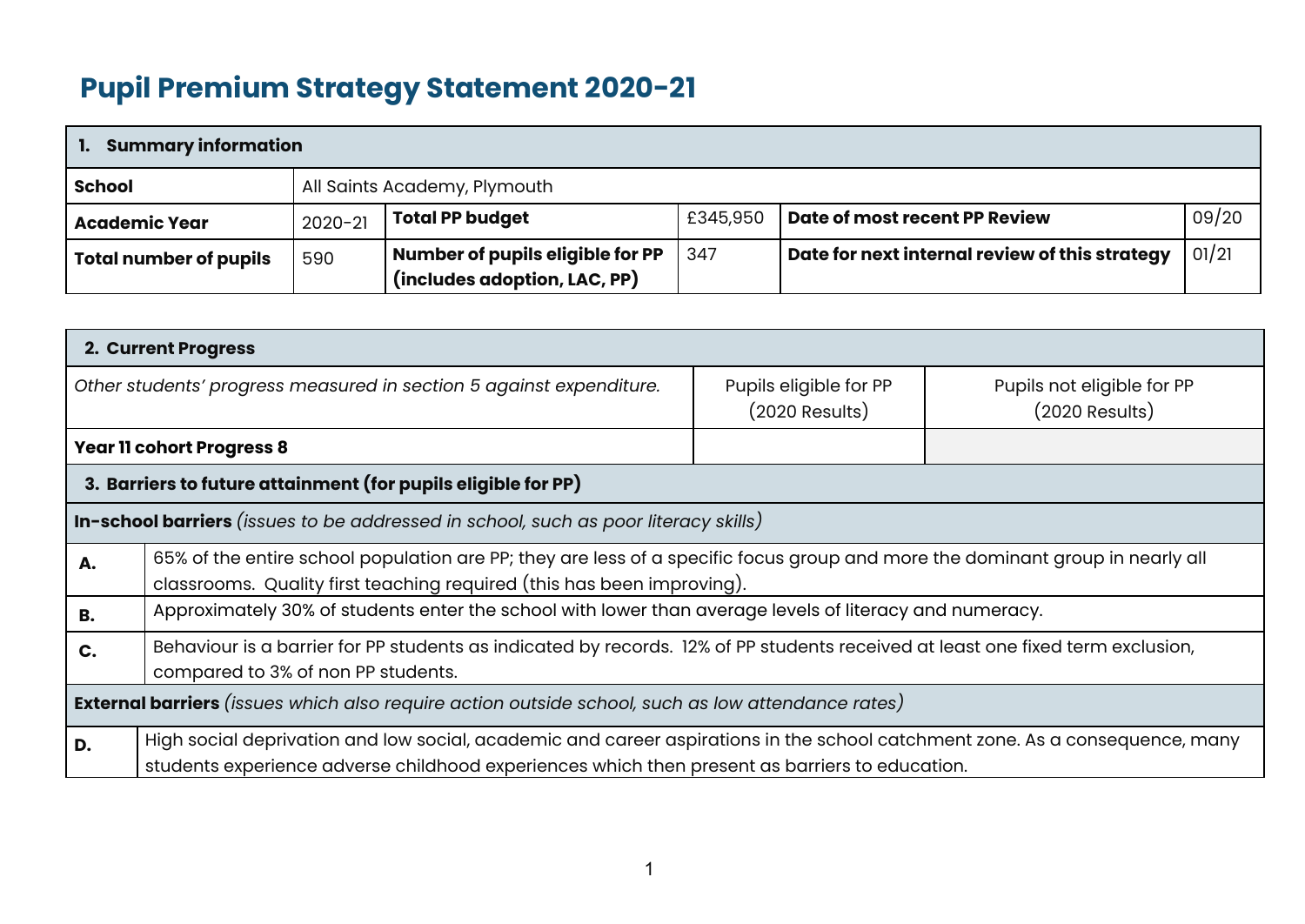| Ε.        | Low attendance figures compared to national average.                                                                                                                                                                              |                                                                                                                                                                         |  |  |  |  |  |
|-----------|-----------------------------------------------------------------------------------------------------------------------------------------------------------------------------------------------------------------------------------|-------------------------------------------------------------------------------------------------------------------------------------------------------------------------|--|--|--|--|--|
|           | 4. Desired outcomes (desired outcomes and how they will be measured)                                                                                                                                                              | Success criteria                                                                                                                                                        |  |  |  |  |  |
| А.        | Improved quality first teaching for all to enable students to make more progress than in<br>previous years (also leading to increased levels of literacy and numeracy, with students<br>catching up to age related expectations). | Improved P8 results for PP students.<br>Reading comprehension ages show<br>improvements in KS3 (AR) and<br>numeracy completion rates and<br>improvement rates (Sparx).  |  |  |  |  |  |
| <b>B.</b> | Improved pastoral care for students (pastoral system and intervention programmes<br>implemented).                                                                                                                                 | Reduced exclusions/behaviour points<br>for students compared to previous<br>academic year (term on term<br>improvements).                                               |  |  |  |  |  |
| C.        | Improved engagement with school (attendance and enrichment/careers programmes).                                                                                                                                                   | Improved attendance for PP<br>group/overall attendance improves by<br>3% compared to previous year.<br>Gatsby Benchmarks improve and all<br>criteria are met for these. |  |  |  |  |  |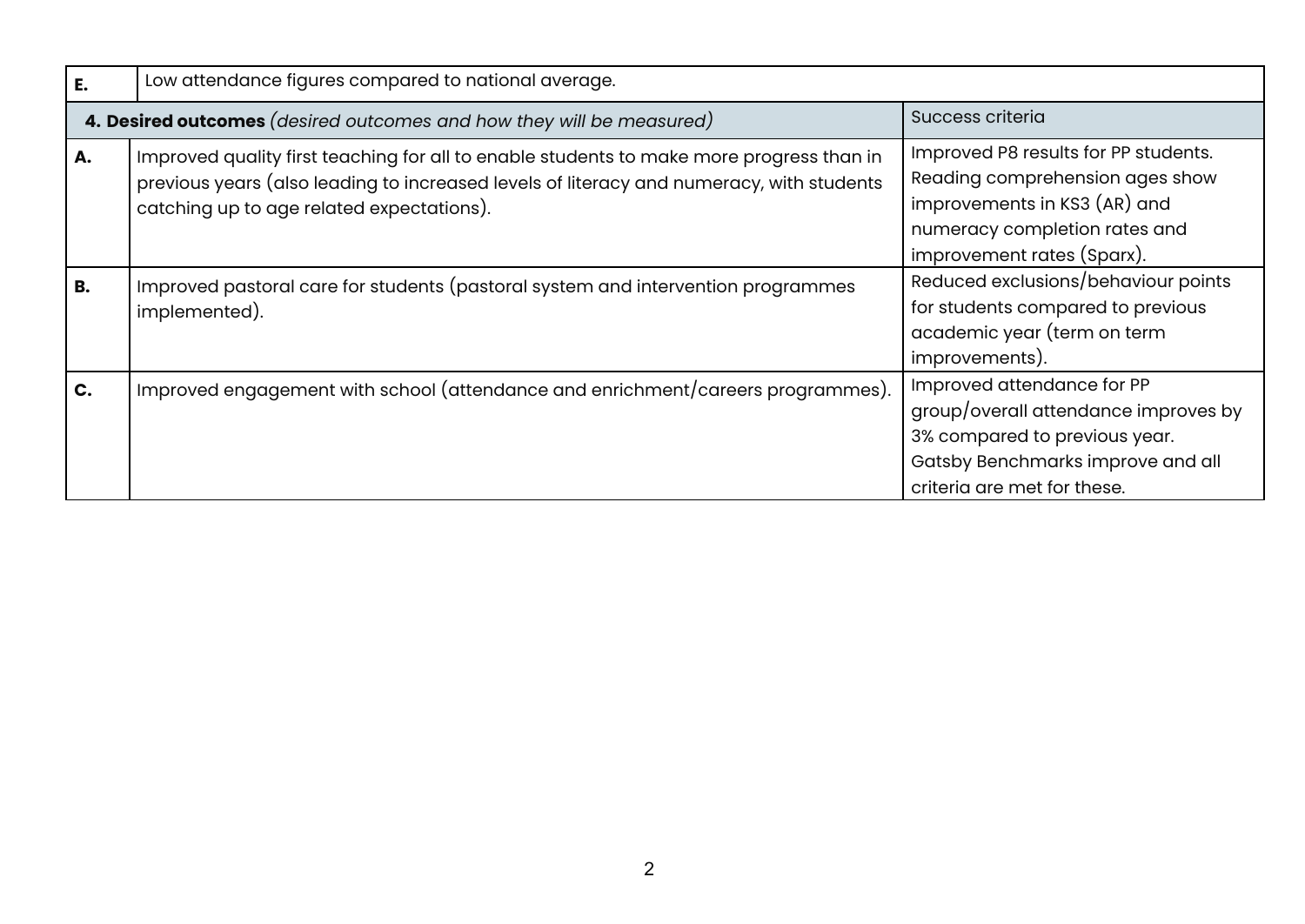|                           | 5. Planned expenditure                                                                                                                                                                            |             |                                                                                                                                                                                                                                                                                                    |                                                                                                                                                                                                            |                   |                                                                                                                                                                                                                                                                                                                                                                                           |  |
|---------------------------|---------------------------------------------------------------------------------------------------------------------------------------------------------------------------------------------------|-------------|----------------------------------------------------------------------------------------------------------------------------------------------------------------------------------------------------------------------------------------------------------------------------------------------------|------------------------------------------------------------------------------------------------------------------------------------------------------------------------------------------------------------|-------------------|-------------------------------------------------------------------------------------------------------------------------------------------------------------------------------------------------------------------------------------------------------------------------------------------------------------------------------------------------------------------------------------------|--|
| <b>Academic year</b>      |                                                                                                                                                                                                   | $2020 - 21$ |                                                                                                                                                                                                                                                                                                    |                                                                                                                                                                                                            |                   |                                                                                                                                                                                                                                                                                                                                                                                           |  |
|                           | The three headings below enable schools to demonstrate how they are using the Pupil Premium to improve classroom<br>pedagogy, provide targeted support and support whole school strategies.       |             |                                                                                                                                                                                                                                                                                                    |                                                                                                                                                                                                            |                   |                                                                                                                                                                                                                                                                                                                                                                                           |  |
| <b>Desired</b><br>outcome | i. Quality of teaching for all<br>Chosen action / approach                                                                                                                                        |             | What is the evidence and<br>rationale for this choice?                                                                                                                                                                                                                                             | How will you ensure it is<br>implemented well?                                                                                                                                                             | <b>Staff lead</b> | <b>Review</b>                                                                                                                                                                                                                                                                                                                                                                             |  |
| А                         | <b>Embed quality first</b><br>teaching, through CPD<br>and bespoke precision<br>coaching. A group of staff<br>will have extra time on<br>their timetable to coach<br>staff to improve.<br>£76,753 |             | EEF research shows that<br>having the best teachers<br>on all groups, not just Year<br>11 will improve results of PP<br>students. Precision<br>coaching model (as<br>evidenced from Reach<br>Academy Feltham) will<br>enable regular<br>improvements to the<br>quality of teaching to<br>students. | Learning walks, work<br>scrutinies and student voice<br>will indicate the embedding<br>improved teaching.<br>Improved in year data and<br>mock examination results<br>for Yr II will show<br>improvements. | Jayne Harmer      | Department QA showed<br>continued improvement in<br>quality compared to<br>2019-20. Staff feel positive<br>about the coaching.<br>We have moved to<br>fortnightly coaching with<br>one member of SLT to<br>support the HOF. HOF to<br>deliver feedback and<br>complete PAS.<br>Whole school CPD to be<br>complimented by<br>department based CPD<br>session in the 20/21<br>academic year |  |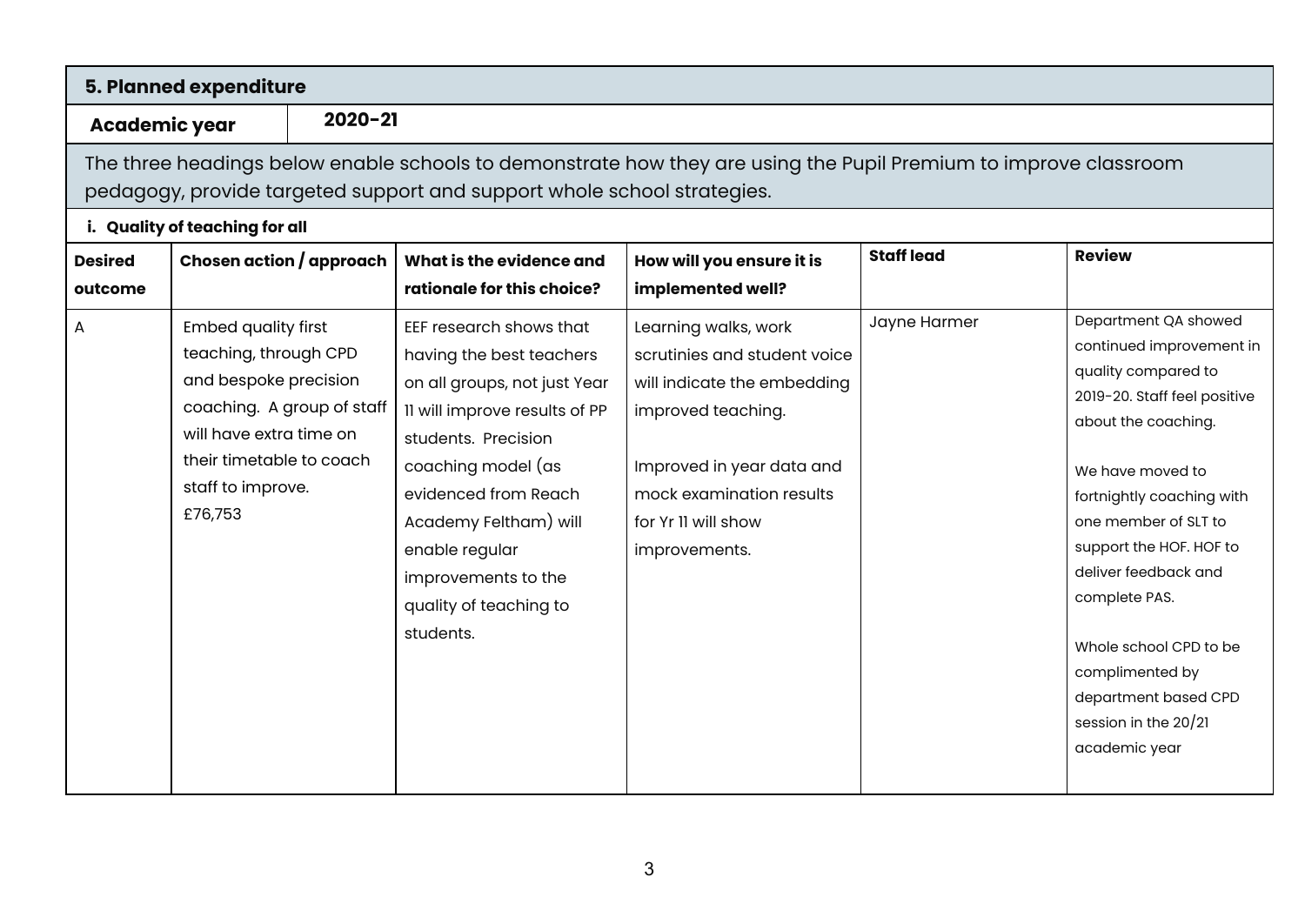| $\overline{A}$ | Continued work on a        | EEF and Dylan Wiliam        | Learning walks, work         | Paul Greenway/Lee   | Reviews of work                               |
|----------------|----------------------------|-----------------------------|------------------------------|---------------------|-----------------------------------------------|
|                | well-planned, sequenced    | research shows that         | scrutinies and student voice | Sargeant/Ed Vainker | completed by students                         |
|                | and challenging            | having a well-planned       | will indicate a better       |                     | show a marked                                 |
|                | curriculum is              | curriculum for students     | curriculum for students.     |                     | improvement as a result of                    |
|                | implemented for students   |                             |                              |                     | new curriculums.                              |
|                | to benefit from. HoD given | raises expectations of what |                              |                     |                                               |
|                |                            | is expected of students     |                              |                     | Staff survey showed                           |
|                | extra release time to plan | and leads to improved       |                              |                     | curriculum booklets as a                      |
|                | this, visit Reach Academy  | outcomes.                   |                              |                     | positive teaching tool,                       |
|                | Feltham to co-plan with    |                             |                              |                     | which lightened workload                      |
|                | HoD and review impact.     |                             |                              |                     | and complemented the                          |
|                | £35000                     |                             |                              |                     | curriculums.                                  |
|                |                            |                             |                              |                     |                                               |
| A              | Implement and monitor      | Accurate assessment and     | Learning walks, work         | Paul Greenway       | Student outcomes for PP                       |
|                | new assessment policy to   | grading are essential so    | scrutinies and student voice |                     | improved resulting in a P8                    |
|                | ensure precise             | that students know where    | will indicate that teacher   |                     | of -0.21, however, the gap                    |
|                | intervention and accurate  | they are in their learning  | feedback is improving        |                     | between their non-PP                          |
|                | feedback for PP students   | and understand what they    | outcomes for students.       |                     | peers whilst reduced,<br>remains significant. |
|                | £13,298                    | need to do to improve       |                              |                     |                                               |
|                |                            | (Question level analysis)   | Improved in year data and    |                     |                                               |
|                |                            |                             | mock examination results     |                     |                                               |
|                |                            | Accurate assessment is      | for Yr II will show          |                     |                                               |
|                |                            | essential for appropriate   | improvements.                |                     |                                               |
|                |                            | timely and targeted         |                              |                     |                                               |
|                |                            |                             |                              |                     |                                               |
|                |                            | interventions               |                              |                     |                                               |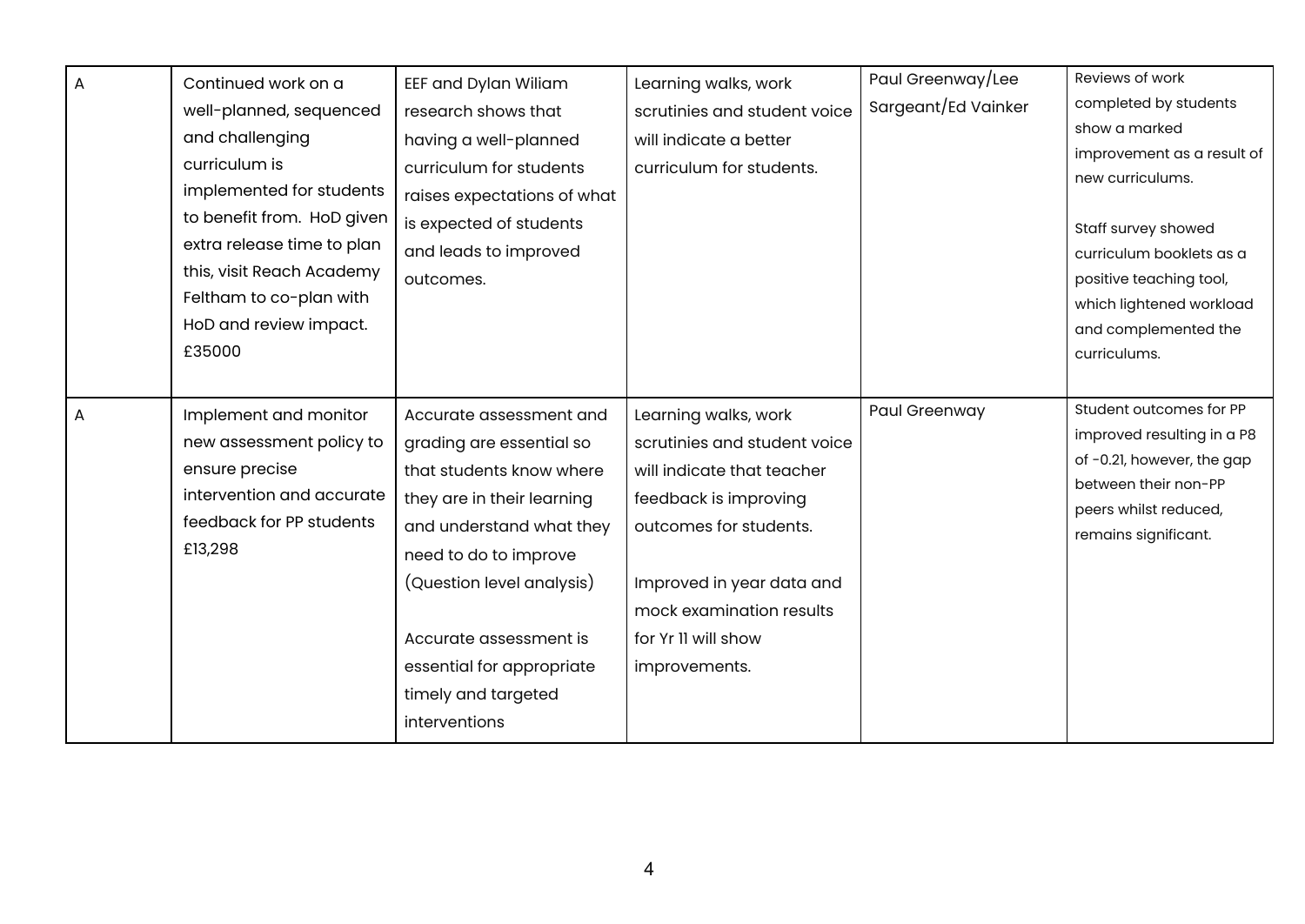|   | £170,051<br>Quality of teaching for all: total budgeted cost                                                                                                |                                                                                                                                                                                                                                                                                           |                                                                                                                                                                                                            |                                     |                                                                                                                                                              |  |
|---|-------------------------------------------------------------------------------------------------------------------------------------------------------------|-------------------------------------------------------------------------------------------------------------------------------------------------------------------------------------------------------------------------------------------------------------------------------------------|------------------------------------------------------------------------------------------------------------------------------------------------------------------------------------------------------------|-------------------------------------|--------------------------------------------------------------------------------------------------------------------------------------------------------------|--|
|   | P5 lessons - additional<br>lesson time for year 11<br>students. Bespoke<br>individual, small group<br>and whole cohort<br>intervention delivered.<br>£40000 | EEF evidence shows that<br>targeted support for the<br>right students helps<br>students catch up.<br>Students will now receive<br>an additional 130 hours of<br>face to face teaching<br>throughout the academic<br>year.                                                                 | Learning walks, work<br>scrutinies and student voice<br>will indicate the embedding<br>improved teaching.<br>Improved in year data and<br>mock examination results<br>for Yr II will show<br>improvements. | Paul Greenway / Heads<br>of faculty | Student outcomes for PP<br>improved resulting in a P8<br>of -0.21, however, the gap<br>between their non-PP<br>peers whilst reduced,<br>remains significant. |  |
| А | Tutor reading programme<br>£5,000                                                                                                                           | levels impact on their<br>ability to access the<br>curriculum and therefore<br>making progress within it.<br>ASAP PP students enter the<br>academy with low literacy<br>levels, which has an impact<br>across curriculum subjects.<br>Reading comprehension<br>strategies (EEF +5 months) | reading will be monitored<br>through Learning walks.                                                                                                                                                       |                                     | Tags show an increase<br>in English grades.<br>English 4+<br>83%<br>English 5+<br>64%                                                                        |  |
|   |                                                                                                                                                             | PP students' lower literacy                                                                                                                                                                                                                                                               | Implementation of tutor                                                                                                                                                                                    | <b>Theresa Brookshaw</b>            |                                                                                                                                                              |  |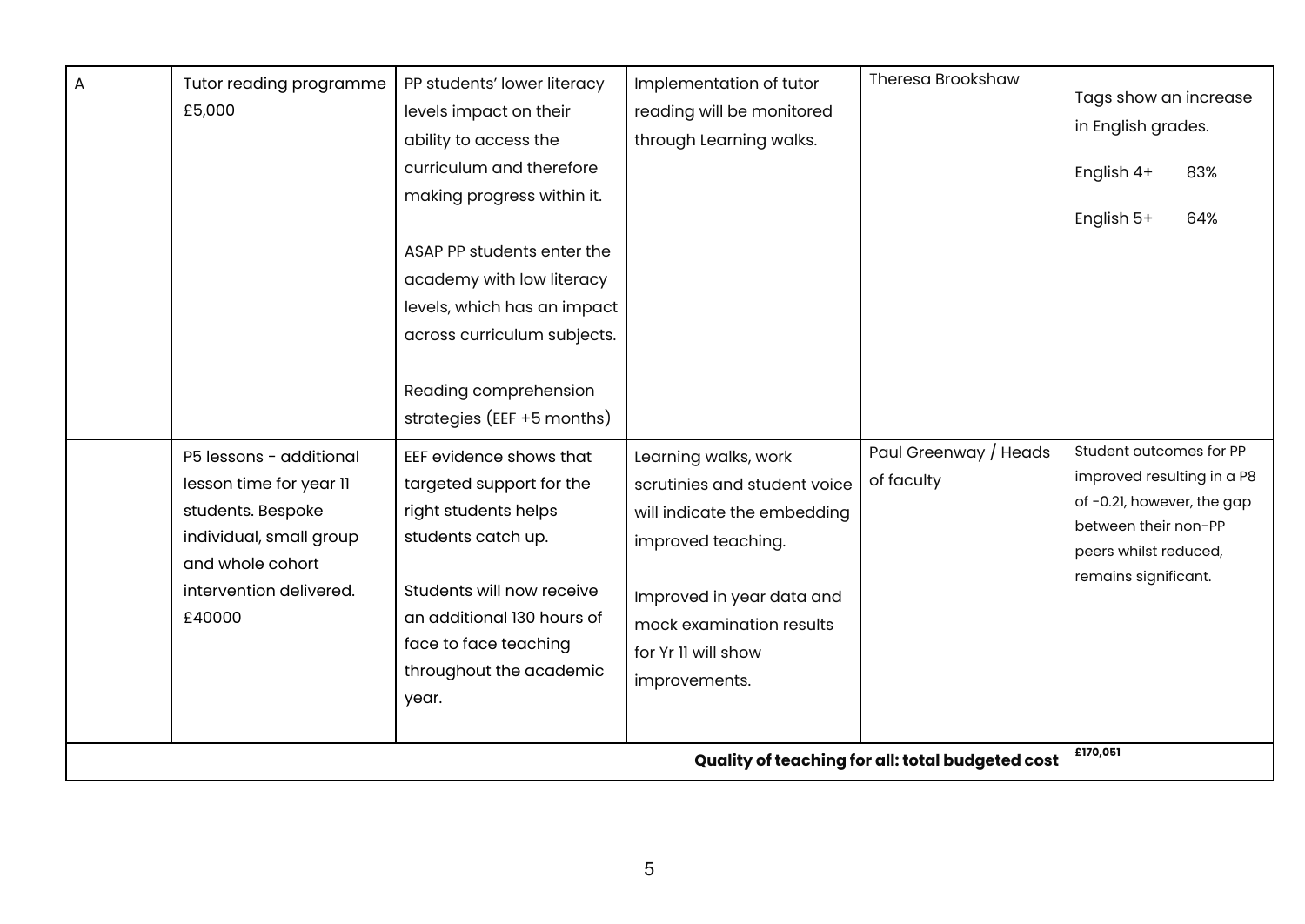| ii. Targeted support      |                                                                                                                                                                                                                                       |                                                                                                                                                                                                                                   |                                                                                                                                                                                                      |                                         |                                                                                                                                                 |                                               |
|---------------------------|---------------------------------------------------------------------------------------------------------------------------------------------------------------------------------------------------------------------------------------|-----------------------------------------------------------------------------------------------------------------------------------------------------------------------------------------------------------------------------------|------------------------------------------------------------------------------------------------------------------------------------------------------------------------------------------------------|-----------------------------------------|-------------------------------------------------------------------------------------------------------------------------------------------------|-----------------------------------------------|
| <b>Desired</b><br>outcome | Chosen action / approach                                                                                                                                                                                                              | What is the evidence and<br>rationale for this choice?                                                                                                                                                                            | How will you ensure it is<br>implemented well?                                                                                                                                                       | <b>Staff lead</b>                       | When will you review<br>implementation?                                                                                                         |                                               |
| A                         | Targeted use of TLAs and<br>HLTAs to support identified<br>PP students who are<br>identified as not making<br>expected progress.<br>Withdrawal of students to<br>ensure small group tuition<br>(1:3) for English and Maths.<br>£17250 | EEF evidence shows that<br>targeted support for the<br>right students helps<br>students catch up. English<br>and Maths catch up<br>improvements with<br>students will enable them<br>to access other areas of<br>the curriculums. | Students loaded as a focus<br>group on 4Matrix and<br>monitored throughout the<br>year. Once students catch<br>up they will go back into<br>lessons and other students<br>will come into the groups. | <b>Heads of</b><br>English/Maths/SENDCO | English 4+<br>English 5+<br>Maths 4+<br>Maths 5+<br>Both 4+<br>Both 5+<br>5 grades inc Ma & ENg<br>$4+$<br>5 grades inc Ma & Eng<br>$5+$<br>27% | 83%<br>64%<br>68%<br>42%<br>64%<br>37%<br>35% |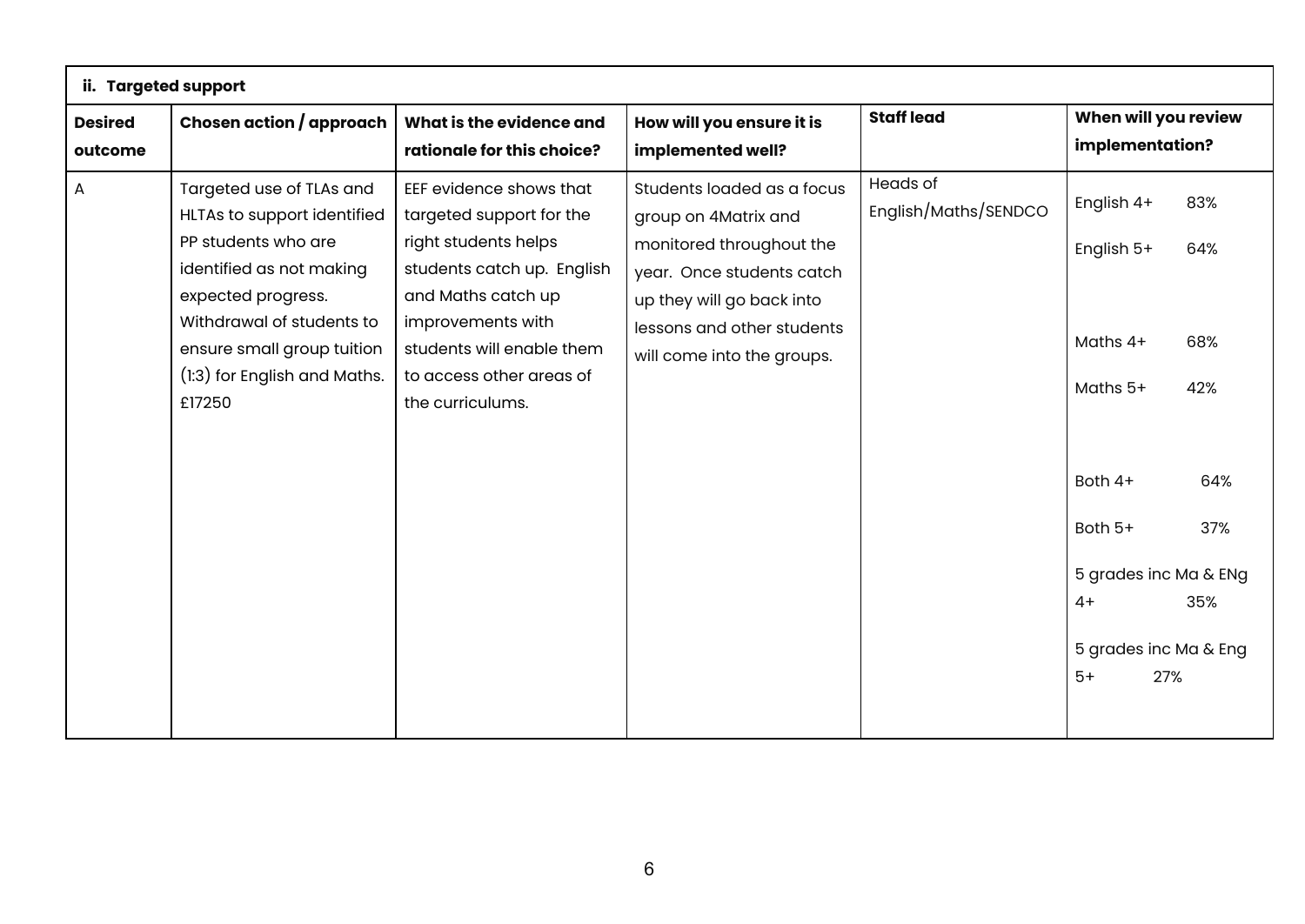| <b>B&amp;C</b> | Young Devon counselling<br>to run bespoke<br>programmes on self<br>esteem/anger<br>management/social skills<br>for PP students who are<br>disengaged from<br>education. | Students who are<br>disengaged do not access<br>school/lessons. Youth<br>worker has identified<br>support for extremely<br>vulnerable students.     | Students attendance<br>reviewed to school/lessons<br>half termly.                                                                                             | Youth Worker/SLT Lead<br>for Pastoral Care | Students have been<br>supported on 6 week<br>packages having been<br>referred through our student<br>support services panels.<br>19 students seen in total by<br>Young Devon - 16 of whom DS.                                                                                                                                                                                                                                                                                                                                                                                                         |
|----------------|-------------------------------------------------------------------------------------------------------------------------------------------------------------------------|-----------------------------------------------------------------------------------------------------------------------------------------------------|---------------------------------------------------------------------------------------------------------------------------------------------------------------|--------------------------------------------|-------------------------------------------------------------------------------------------------------------------------------------------------------------------------------------------------------------------------------------------------------------------------------------------------------------------------------------------------------------------------------------------------------------------------------------------------------------------------------------------------------------------------------------------------------------------------------------------------------|
| <b>B&amp;C</b> | Offsite provision for PP<br>students who are<br>struggling to access the<br>curriculum due to<br>behavioural/social issues.<br>£20000                                   | Research from Plymouth's<br>alternative providers shows<br>a demonstrable impact<br>with students to engage<br>with education if at risk of<br>PEX. | SLT to identify students and<br>visit alternative providers.<br>Providers to also provide<br>weekly updates of<br>engagement and<br>attendance from students. | James Buchanan                             | <b>Students attending Brunel</b><br>Offsite provision resulted in<br>significant reduction in fixed<br>term exclusions and reduced<br>the number of students at risk<br>of PEX. Reduction in behaviour<br>logs as well as providing an<br>appropriate environment for<br>bespoke work with<br>educational psychology (two<br>staff members). Students<br>have also accessed<br>alternative provision in the<br>form of, Aspire (1), and Norpro<br>(1). Reduction in exclusions<br>and behaviour logs for those<br>for whom were attending as<br>well as supporting their<br>attendance and attempting |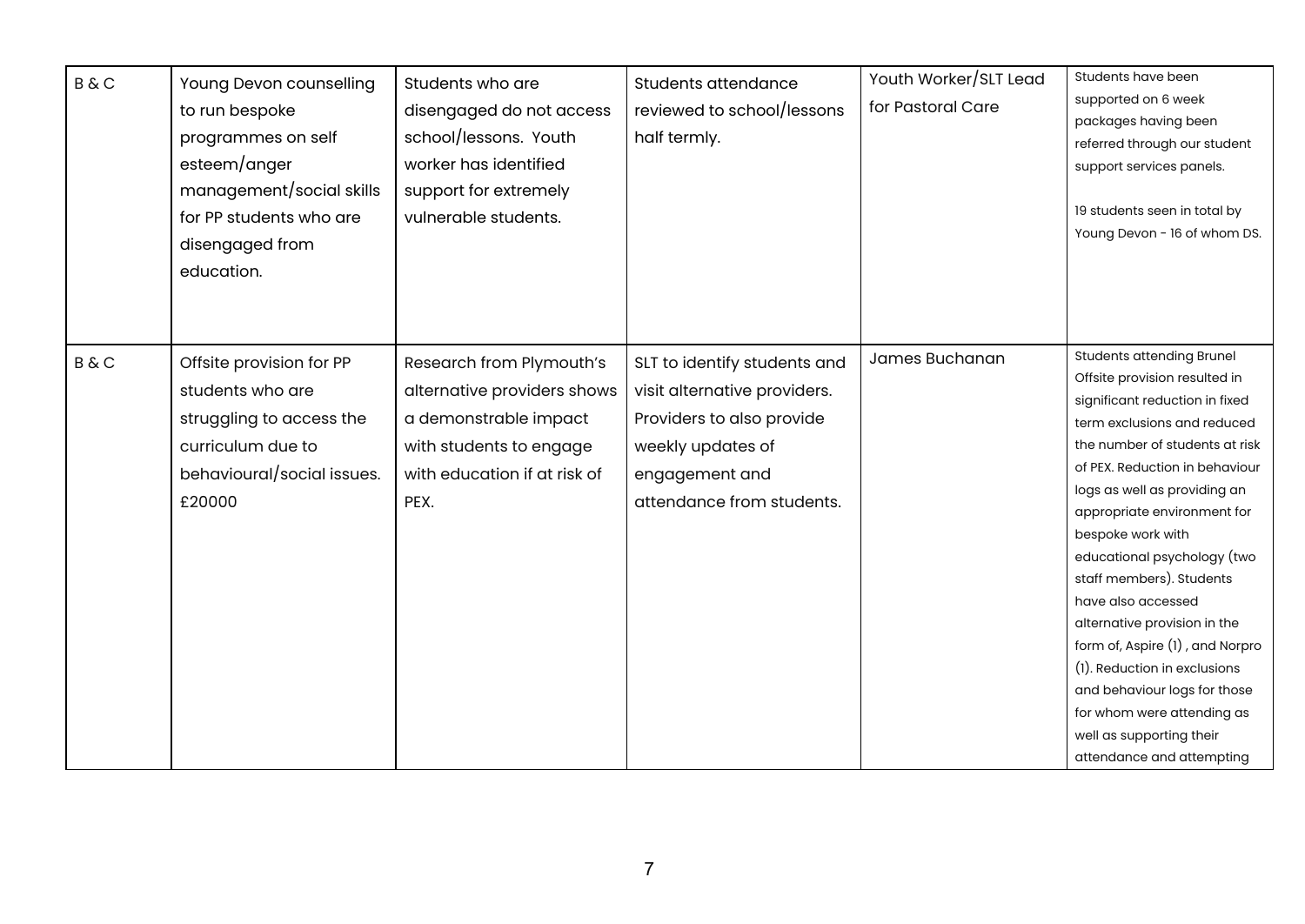|   |                                              |                             |                             |               | to prevent persistent                                 |  |
|---|----------------------------------------------|-----------------------------|-----------------------------|---------------|-------------------------------------------------------|--|
|   |                                              |                             |                             |               | absenteeism.                                          |  |
|   |                                              |                             |                             |               |                                                       |  |
|   |                                              |                             |                             |               | Cohort size 20/21 - 18 pupils.                        |  |
|   |                                              |                             |                             |               | Of that number, 12 were                               |  |
|   |                                              |                             |                             |               | eligible to reintegrate to                            |  |
|   |                                              |                             |                             |               | mainstream (other 6 are still                         |  |
|   |                                              |                             |                             |               | in provision). 9 pupils were                          |  |
|   |                                              |                             |                             |               | successfully reintegrated                             |  |
|   |                                              |                             |                             |               | back to ASAP or were referred                         |  |
|   |                                              |                             |                             |               | successfully through to SPP.                          |  |
|   |                                              |                             |                             |               |                                                       |  |
|   |                                              |                             |                             |               | n.b. Quantitative judgements<br>based on pre and post |  |
|   |                                              |                             |                             |               | interventions (e.g. number of                         |  |
|   |                                              |                             |                             |               | exclusions, behaviour logs                            |  |
|   |                                              |                             |                             |               | etc) are not reliable or                              |  |
|   |                                              |                             |                             |               | accurate due to Covid-19                              |  |
|   |                                              |                             |                             |               | lockdown.                                             |  |
|   |                                              |                             |                             | Paul Greenway | All PP pupils were provided                           |  |
| A | Free revision guides for YII                 | Revision guides will enable | Ensure all departments      |               | with revision guides in core                          |  |
|   | PP students.                                 | students to access out of   | have ordered and provided   |               | subjects.                                             |  |
|   | £3400                                        | school support, where they  | PP students with guides. PP |               |                                                       |  |
|   |                                              | would normally not be able  | students making progress    |               | Bespoke curriculum                                    |  |
|   |                                              | to afford this.             | through data drops/final    |               | workbooks were also created                           |  |
|   |                                              |                             |                             |               | to enhance home study.                                |  |
|   |                                              |                             | outcomes.                   |               | £40,650                                               |  |
|   | <b>Targeted support: total budgeted cost</b> |                             |                             |               |                                                       |  |
|   | iii. Other approaches                        |                             |                             |               |                                                       |  |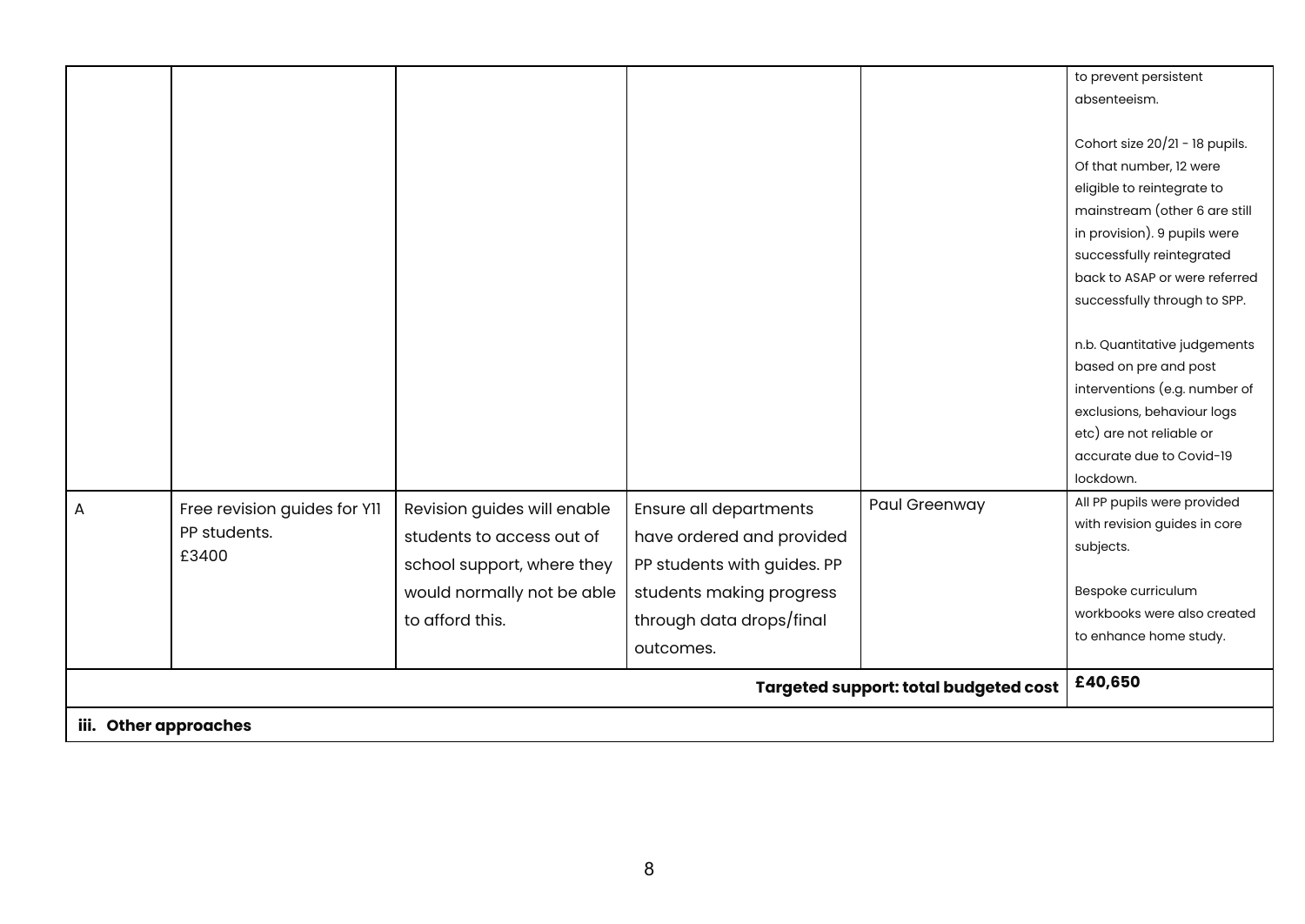| <b>Desired</b> | Chosen action / approach                                                                                         | What is the evidence and                                                                                                                           | How will you ensure it is                                                                                                                                                                                                 | <b>Staff lead</b>             | When will you review                                                                                                                                                                                                                                                                                                                                       |
|----------------|------------------------------------------------------------------------------------------------------------------|----------------------------------------------------------------------------------------------------------------------------------------------------|---------------------------------------------------------------------------------------------------------------------------------------------------------------------------------------------------------------------------|-------------------------------|------------------------------------------------------------------------------------------------------------------------------------------------------------------------------------------------------------------------------------------------------------------------------------------------------------------------------------------------------------|
| outcome        |                                                                                                                  | rationale for this choice?                                                                                                                         | implemented well?                                                                                                                                                                                                         |                               | implementation?                                                                                                                                                                                                                                                                                                                                            |
| B              | <b>Child Protection Officer</b><br>(safeguarding<br>coordinator) supporting<br>identified PP students.<br>£20000 | This is a vital welfare and<br>pastoral support activity to<br>ensure students attend<br>school and barriers of<br>social need are broken<br>down. | Logs of PP students<br>receiving support from the<br>CPO, improved attendance<br>of these students and<br>improved outcomes from<br>data drops.                                                                           | James Buchanan/Karen<br>Maher | Logs and case studies<br>of CP intervention all<br>show improved<br>attendance and<br>engagement with<br>lessons.                                                                                                                                                                                                                                          |
| B              | <b>Educational Psychologist,</b><br>part role in supporting<br>identified PP students.<br>£27350                 | Students with behavioural<br>barriers to learning will be<br>assessed and strategies<br>given to staff to support<br>these students.               | SLT lead/SENDCO to ensure<br>students with higher<br>behavioural logs and at risk<br>of PEX are assessed by the<br>EP. Regular review<br>meetings for these students<br>are carried out to ensure<br>needs are being met. | James Buchanan/Sam<br>Sykes   | EP provision carried out<br>for students with<br>SEND/behaviour<br>issues/PEX thresholds<br>met. There were 21 (out<br>of 25 total) PP students<br>seen by the EP.<br>Strategies acted upon<br>by class teachers as<br>seen by TAM reviews,<br>learning walks. General<br>reduction in behaviour<br>logs and exclusions for<br>aforementioned<br>students. |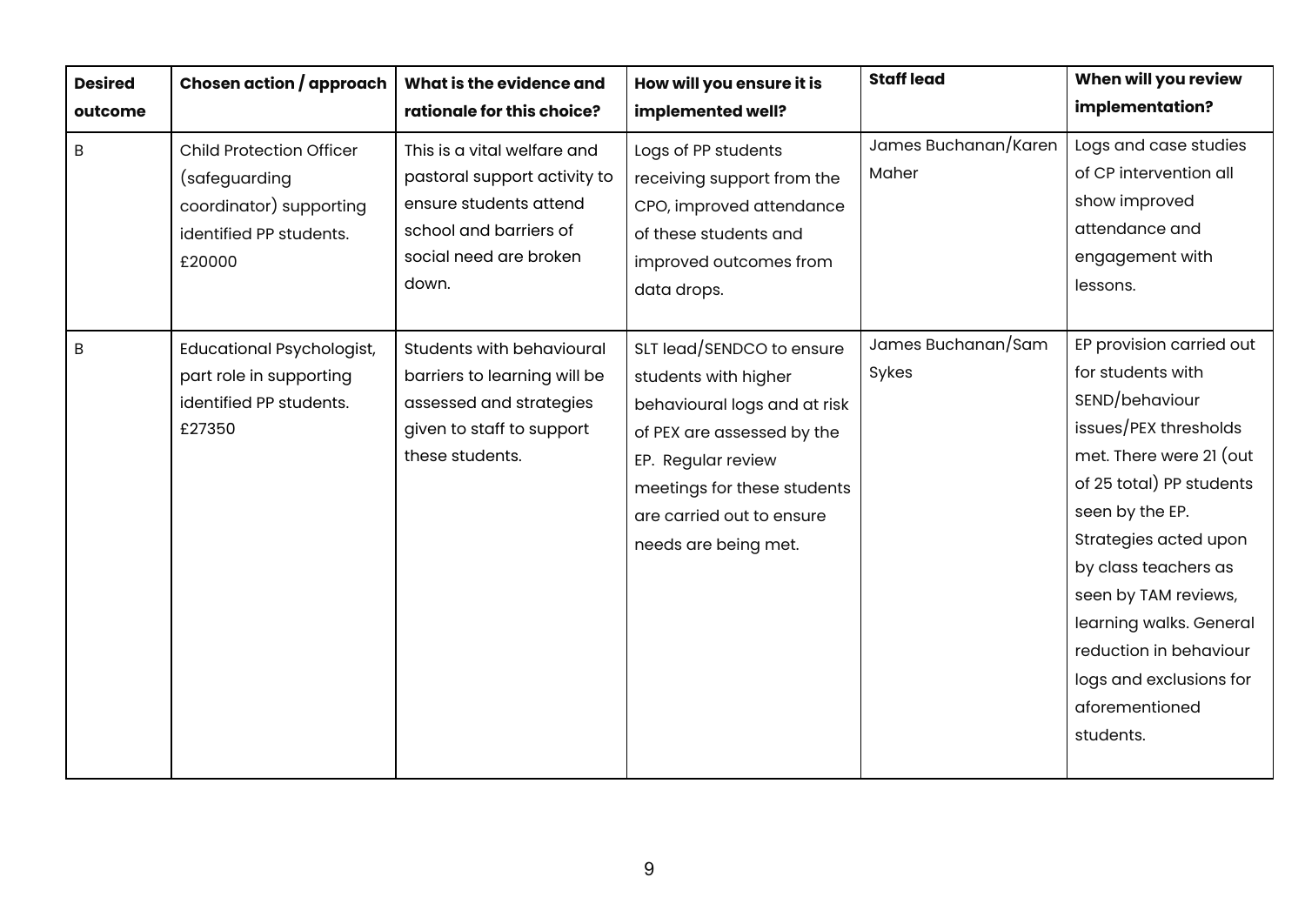|              |                          |                            |                              |                     | n.b. Quantitative         |
|--------------|--------------------------|----------------------------|------------------------------|---------------------|---------------------------|
|              |                          |                            |                              |                     | judgements based on       |
|              |                          |                            |                              |                     | pre and post              |
|              |                          |                            |                              |                     | interventions (e.g.       |
|              |                          |                            |                              |                     | number of exclusions,     |
|              |                          |                            |                              |                     | behaviour logs etc) are   |
|              |                          |                            |                              |                     | not reliable or accurate  |
|              |                          |                            |                              |                     | due to Covid-19           |
|              |                          |                            |                              |                     | lockdown.                 |
| $\mathsf{C}$ | Attendance support,      | Attendance is a key factor | Fortnightly attendance       | James               | EWO/SSOs followed up      |
|              | including EWO, Student   | in the achievement of      | updates to see if strategies | Buchanan/EWO/Studen | on every case, in line    |
|              | Support Officers, free   | students. Historically PP  | are having an impact.        | t Support Officers  | with the attendance       |
|              | breakfasts every morning | student attendance has     | Regular review meetings      |                     | policy with pre and post  |
|              | for PP students.         | been below 90%.            | with EWO/Student Support     |                     | fine support. See         |
|              | £65,899                  |                            | Officers to ensure students  |                     | attendance trackers for   |
|              |                          |                            | at risk are being supported. |                     | evidence.                 |
|              |                          |                            | Attendance to breakfast      |                     |                           |
|              |                          |                            | clubs logged weekly to       |                     | <b>Engagements and QA</b> |
|              |                          |                            | ensure students are on       |                     | by PCC link EWO.          |
|              |                          |                            | time.                        |                     |                           |
|              |                          |                            |                              |                     | Attendance for PP at      |
|              |                          |                            |                              |                     | end of year was (19/20    |
|              |                          |                            |                              |                     | was 87.20 18/19 was       |
|              |                          |                            |                              |                     | 92.5, 17/18 was 89.9)     |
|              |                          |                            |                              |                     |                           |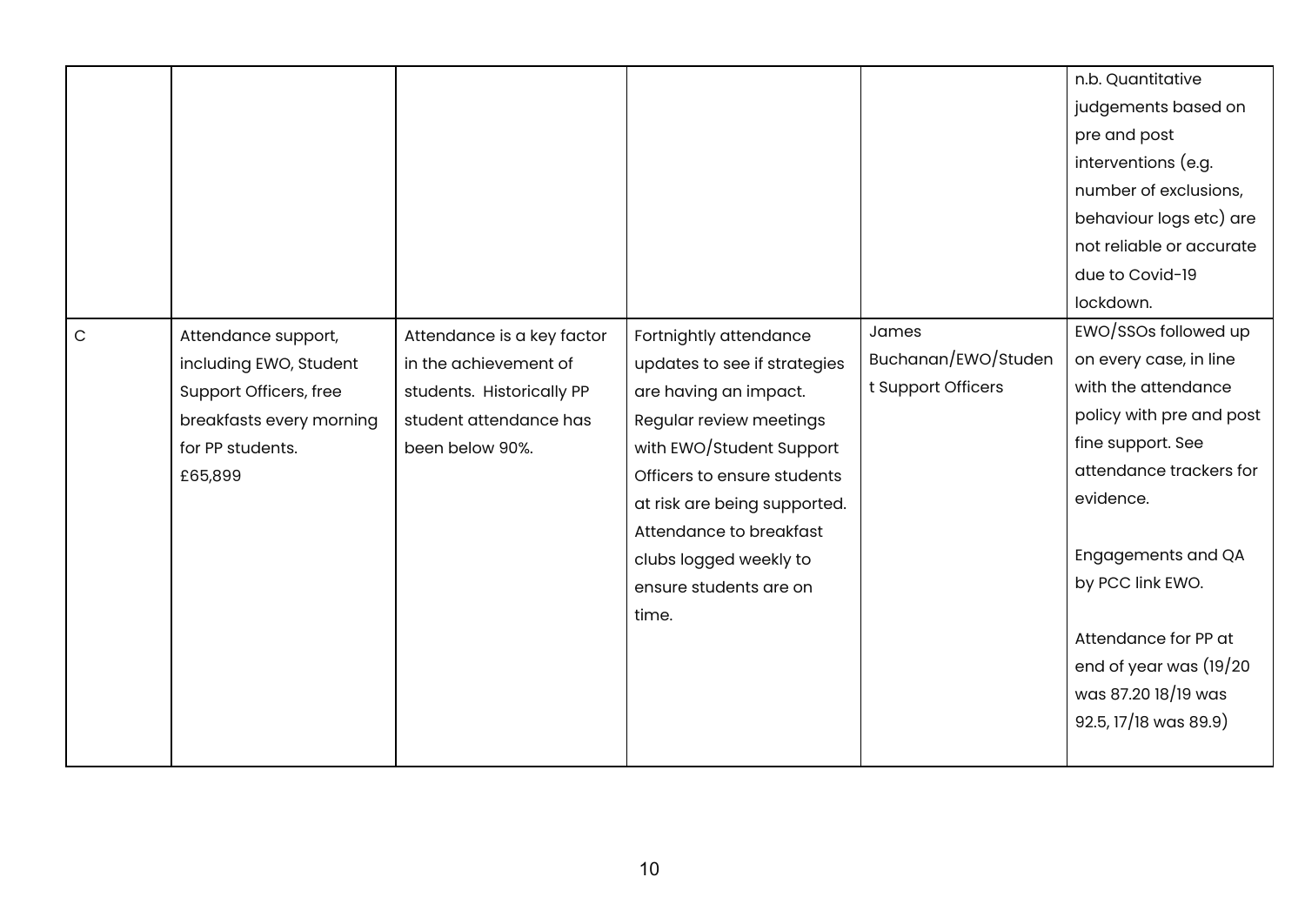|    |                            |                              |                            |                           | New EWO inducted and      |
|----|----------------------------|------------------------------|----------------------------|---------------------------|---------------------------|
|    |                            |                              |                            |                           | implementation of new     |
|    |                            |                              |                            |                           | attendance strategy.      |
|    |                            |                              |                            |                           |                           |
|    |                            |                              |                            |                           | n.b. The global Covid-19  |
|    |                            |                              |                            |                           | pandemic has              |
|    |                            |                              |                            |                           | significantly impacted    |
|    |                            |                              |                            |                           | on attendance and         |
|    |                            |                              |                            |                           | therefore the data is not |
|    |                            |                              |                            |                           | an accurate               |
|    |                            |                              |                            |                           | presentation of actions   |
|    |                            |                              |                            |                           | and outcomes              |
|    |                            |                              |                            |                           | regarding funding.        |
| C  | Enrichment provision for   | Serves to enhance the        | Attendance to peripatetic  | Jasmin Wheeler/Helen      | A number of PP students   |
|    | PP students (e.g.          | wider educational            | lessons, PP students to    | Jarwood                   | attended 1:1 music        |
|    | peripatetic lessons,       | experience of PP students    | access trips that are on   |                           | lessons.                  |
|    | access to trips, careers   | so aspirations are raised as | offer (monitor             |                           |                           |
|    | provision).                | they have access to these    | participation).            |                           | Covid restricted our      |
|    | £12000                     | opportunities.               |                            |                           | enrichment week plans.    |
| C. | Homework Club -            | Attendance at homework       | PP registers maintained of | Shelley Little but run by | Due to Covid restrictions |
|    | proportion of staffing and | club will see PP students    | attendance to homework     | Kathy Hyde and Micheal    | and keeping year          |
|    | resources allocated to PP. | completing Knowledge         | club by supervisor.        | Lucas                     | groups bubbled we         |
|    | £10000                     | Organisers and learning      | Homework logs (kept daily) |                           | decided to focus on       |
|    |                            | more.                        | to ensure Knowledge        |                           | year 7 so we could        |
|    |                            |                              | Organisers are completed.  |                           | support their learning    |
|    |                            |                              |                            |                           | and understanding of      |